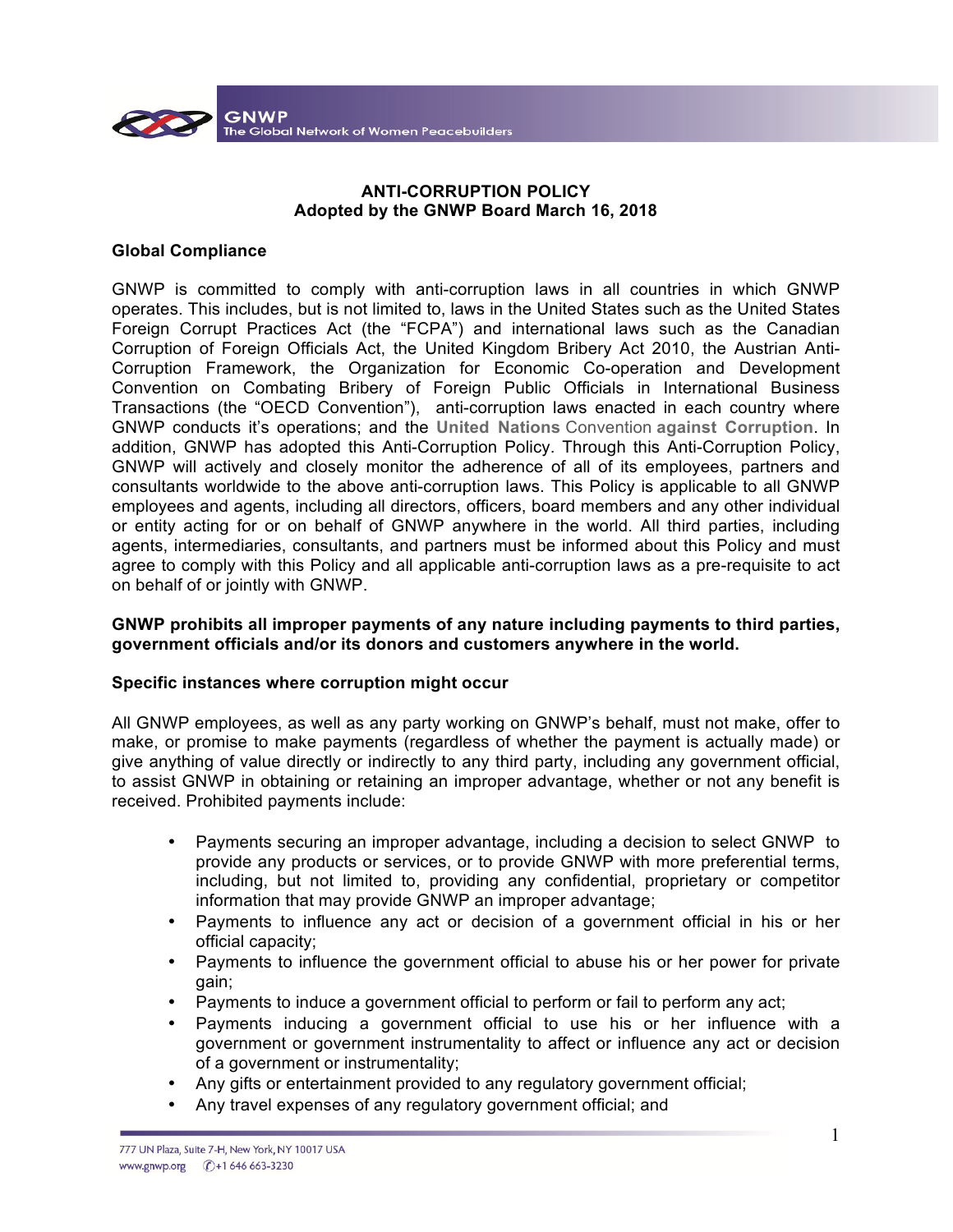• Any contribution made to any political parties in countries in which GNWP operates.

If local laws, codes of conduct, or other regulations in a particular country or region are more restrictive on this subject, or require government approval of the transaction, then any GNWP representative operating in that country or region must fully comply with the more restrictive requirements.

## **Reporting Responsibility**

If GNWP employees and agents, including all directors, officers, board members and any other individual or entity acting for or on behalf of GNWP is aware of any conduct that violates this policy, s/he has a responsibility to report it. S/he may report such conduct through normal reporting relationships to her/his supervisor. All such reports will be treated as confidential and be used only for the purpose of addressing the specific problem reported. Such reports will be shared by GNWP management and other authorized individuals only on a need-to-know basis. Unless acting in bad faith, GNWP employees and agents, including all directors, officers, board members and any other individual or entity acting for or on behalf of GNWP will not be subject to reprisals for reporting information about potential violations.

## **Auditing and Monitoring**

GNWP will periodically audit and monitor compliance with this Policy through random anticorruption compliance assessments and other monitoring initiatives by third parties engaged by GNWP. All GNWP employees will be required to execute periodic certifications of Policy compliance.

### **Penalties and Consequences**

Each GNWP employees and agents, including all directors, officers, board members and any other individual or entity acting for or on behalf of GNWP is responsible and accountable for adhering to this Policy. Violations of this Policy can result in criminal and civil exposure for GNWP and anyone of the above involved including imprisonment and other severe penalties. For example, by law, fines imposed on individuals for violations of the FCPA cannot be paid by GNWP and must be paid by the individual committing the violation. Other countries also have laws which impose various fines and/or criminal sanctions. In addition to penalties that may be imposed by the laws of the countries where GNWP operates, violations of this Policy may be punished with discipline, up to and including termination and referral for prosecution.

## **Policy Definitions**

- 1. *Anything of value:* Includes cash, gifts, travel expenses, offers of employment, and business meals of more than USD 50 (US fifty dollars). Anything of value may also include event sponsorships, consultant contracts, fellowship support, research grants, and charitable contributions made at the request of, or for the benefit of, a government official, his or her family, or other relations, even if made to a legitimate charity.
- 2. *Facilitation Payment*: A payment made outside of the ordinary course of business to secure performance of an action by a government official.
- 3. *Government Entities:* For the purposes of this Policy, government entities refers to government-owned or controlled commercial enterprises, institutions, agencies, departments, instrumentalities and other public entities.
- 4. *Government official:* For the purposes of this Policy, the term government official should be interpreted broadly. It includes (1) officers and employees of government